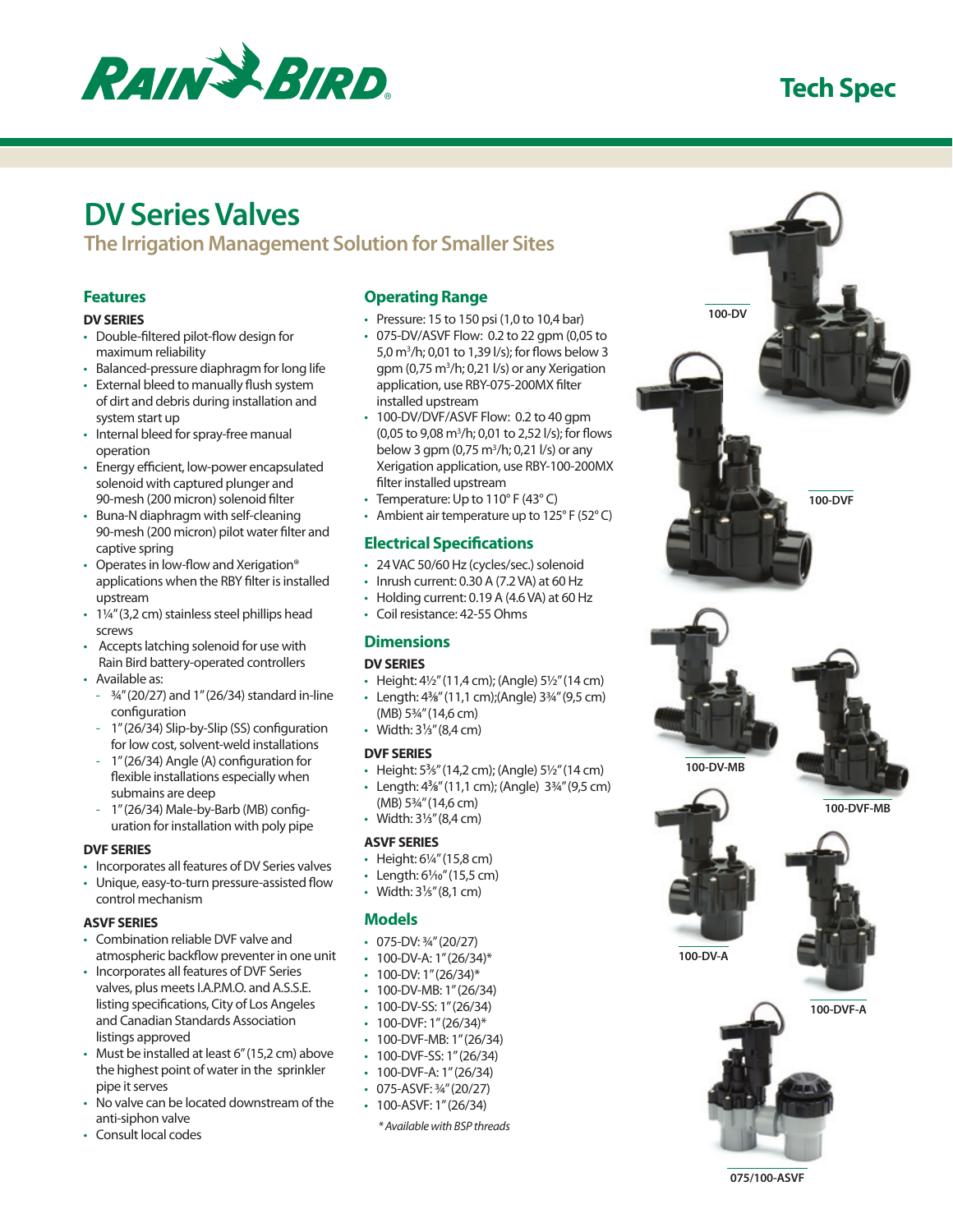# **100-DVF** *Female Threaded, Female Union, Female Union x Barb, Male x Barb, or Slip Configurations Buna-N Diaphragm Pilot Flow Path Solenoid Filter Solenoid Internal Downstream Bleed Flow Control Stem\* External Bleed Screw 90-Mesh (200 micron) Diaphragm Filter Heavy-duty Plastic Body \*Available only on DVF models*

# **DV and DVF**

| Valve Pressure Loss (psi) |              |                | Valve Pressure Loss (bar) |       |                          | <b>METRIC</b>                        |  |
|---------------------------|--------------|----------------|---------------------------|-------|--------------------------|--------------------------------------|--|
| Flow                      | 075-DV<br>¾″ | 100-DV/100-DVF | Flow                      |       | 075-DV<br>$\frac{3}{4}$  | 100-DV/100-DVF<br>$1$ $\prime\prime$ |  |
| (qpm)                     | (psi)        | (psi)          | $(m^3/h)$                 | (1/s) | (bar)                    | (bar)                                |  |
|                           | 2.5          | 2.2            | 0,25                      | 0,06  | 0,18                     | 0.15                                 |  |
|                           | 2.5          |                | 0,75                      | 0,21  | 0,18                     | 0.15                                 |  |
|                           | 2.9          | 2.4            | 1,0                       | 0,28  | 0,20                     | 0.17                                 |  |
| 10                        | 3.8          |                | 2,0                       | 0,56  | 0,24                     | 0,19                                 |  |
| 20                        | 5.1          | 4.2            | 5,0                       | 39,   | 0,37                     | 0,31                                 |  |
| 30                        |              | 6.1            | 7.5                       | 2,08  | $\overline{\phantom{0}}$ | 0,48                                 |  |
| 40                        |              | 9.3            | 9,                        | 2,52  |                          | 0,60                                 |  |

# **100-DV/DVF Angle, Male x Barb, Male x Male, Union x Union and Union x Barb**

| Valve Pressure Loss (psi) |       |        | Valve Pressure Loss (bar) |      |       | <b>METRIC</b> |  |
|---------------------------|-------|--------|---------------------------|------|-------|---------------|--|
| Flow                      | Angle | Male   | Flow                      |      | Angle | Male          |  |
|                           |       | x Barb |                           |      |       | x Barb        |  |
|                           |       |        |                           |      | 1     |               |  |
| (gpm)                     | (psi) | (psi)  | (m <sup>3</sup> /h)       | 1/s  | (bar) | (bar)         |  |
|                           | 6.۱   | 2.2    | 0,25                      | 0,06 | 0,12  | 0,15          |  |
|                           | 1.6   | 2.2    | 0,75                      | 0,21 | 0,12  | 0,15          |  |
|                           | 1.8   | 2.4    | 1,0                       | 0,28 | 0,13  | 0,17          |  |
| 10                        | 2.3   | 2.7    | 2,0                       | 0,56 | 0,16  | 0,19          |  |
| 20                        | 3.6   | 5.2    | 5,0                       | 39،، | 0,27  | 0,36          |  |
| 30                        | 5.5   | 10.5   | 7,5                       | 2,08 | 0,45  | 0,72          |  |
| 40                        | 9.1   | 18.5   | 9,1                       | 2,52 | 0,60  | 27, ا         |  |

Note: See Xerigation® Section for RBY filter flow loss data.

1) Rain Bird® recommends flow rates in supply line not to exceed 7.5 ft/sec (2,3 m/s) in order to reduce the effects of water hammer.

2) DV Series valves cannot be used with PRS pressure regulating modules.

3) DV/DVF Male x Barb not recommended for flows exceeding 30 gpm (6,8 m<sup>3</sup>/h; 1,9 l/s).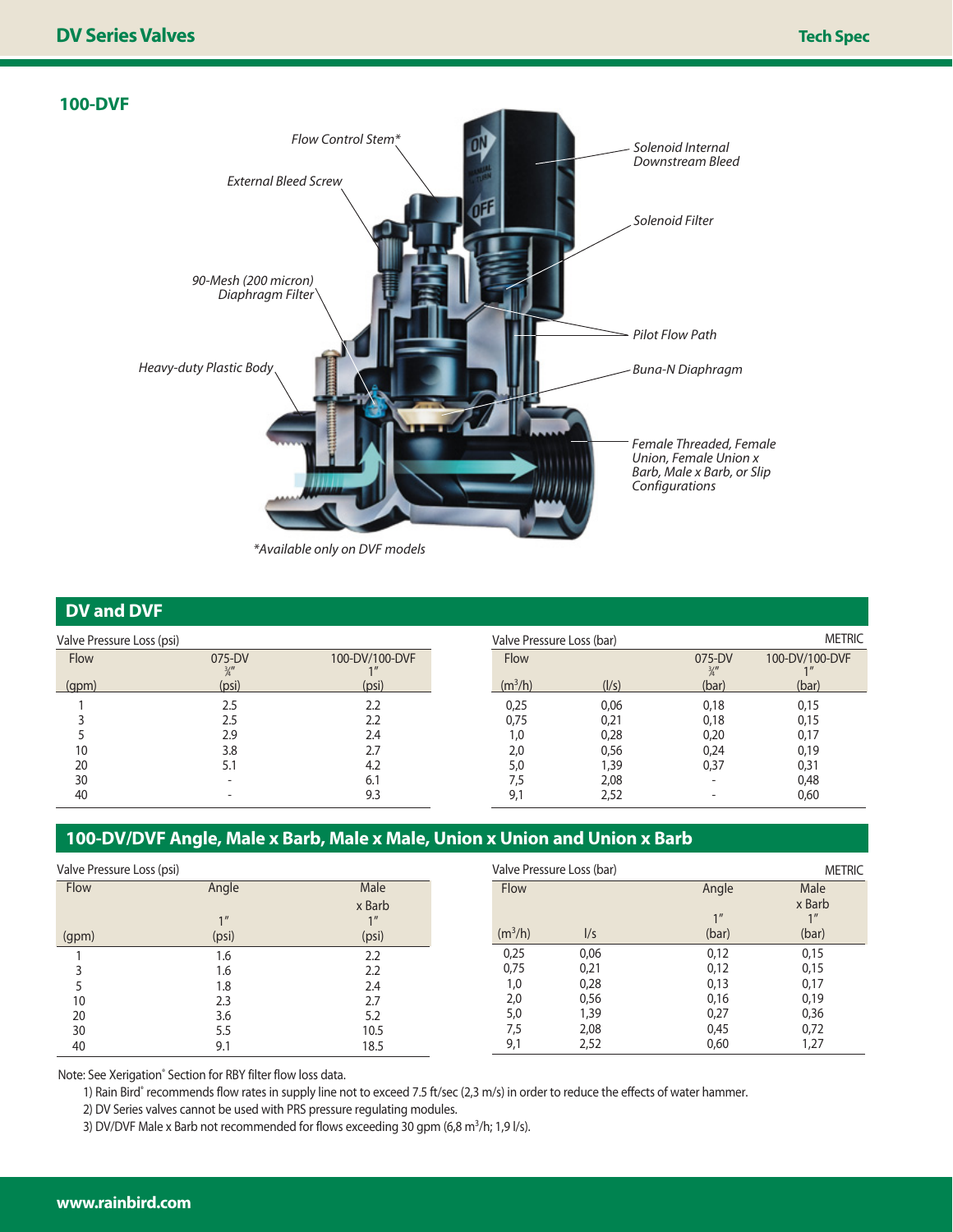# **Anti-siphon Valve 100-ASVF**



| <b>ASVF</b>               |                  |          |                           |       |                           |               |  |
|---------------------------|------------------|----------|---------------------------|-------|---------------------------|---------------|--|
| Valve Pressure Loss (psi) |                  |          | Valve Pressure Loss (bar) |       |                           | <b>METRIC</b> |  |
| Flow                      | 075-ASVF<br>3/II | 100-ASVF | Flow                      |       | 075-ASVF<br>$\frac{3}{4}$ | 100-ASVF      |  |
| (gpm)                     | (psi)            | (psi)    | (m <sup>3</sup> /h)       | (1/s) | (bar)                     | (bar)         |  |
|                           | 3.6              | 3.1      | 0,25                      | 0,06  | 0,25                      | 0,22          |  |
|                           | 3.6              | 3.1      | 0,75                      | 0,21  | 0,25                      | 0,22          |  |
|                           | 4.2              | 4.0      | 1,0                       | 0,28  | 0,28                      | 0,25          |  |
| 10                        |                  | 5.4      | 2,0                       | 0,56  | 0,35                      | 0,34          |  |
| 20                        | 8.6              | 7.3      | 5,0                       | 39,ا  | 0,60                      | 0,50          |  |
| 30                        |                  | 10.3     | 7,5                       | 2,08  |                           | 0,72          |  |
| 40                        |                  | 15.9     | 9,1                       | 2,52  |                           | 1,10          |  |

NOTE: See Xerigation<sup>®</sup> Section for RBY filter flow loss data.

1) Rain Bird® recommends flow rates in supply line not to exceed 7.5 ft/sec (2,3 m/s) in order to reduce the effects of water hammer.